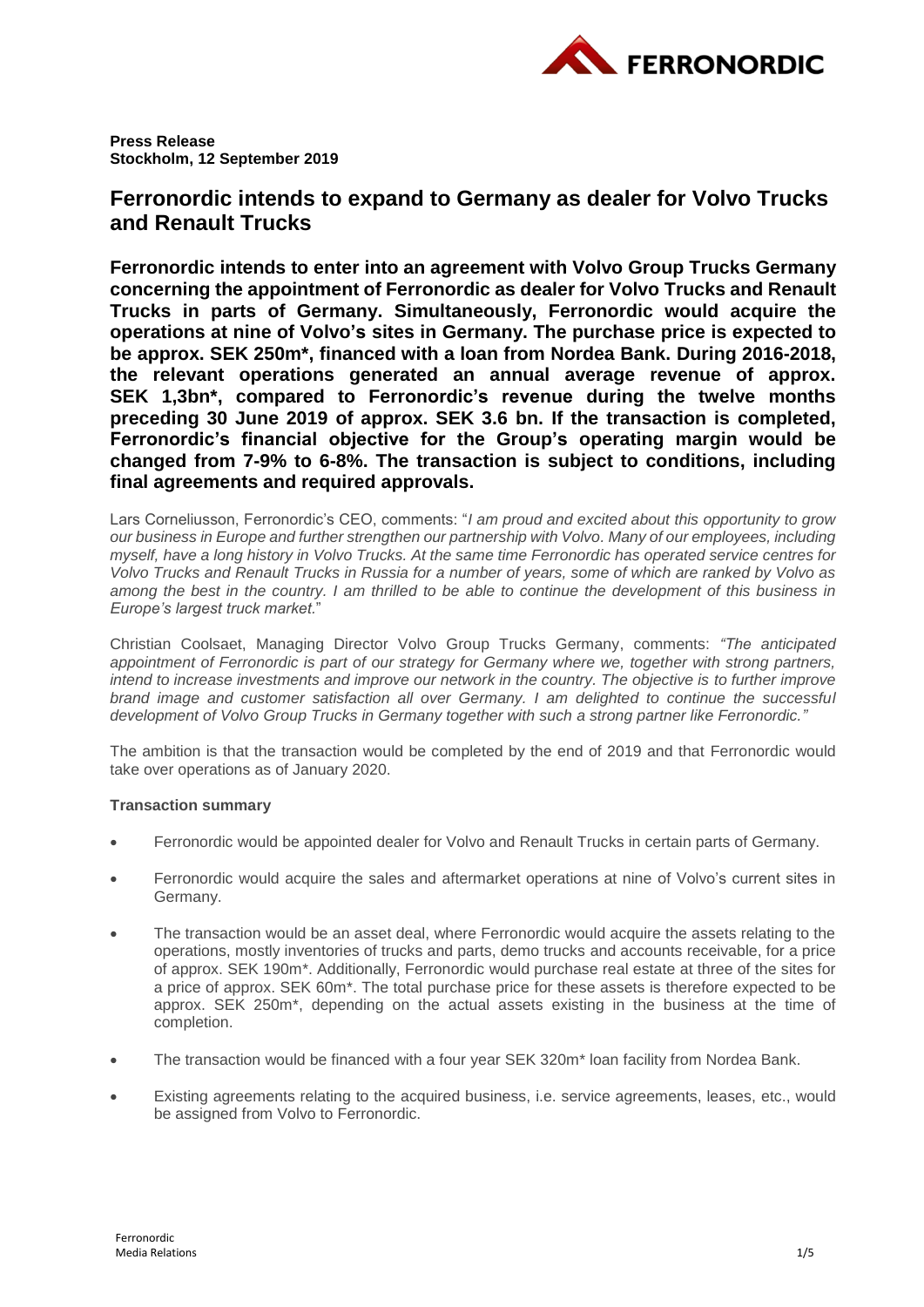

 If the transaction is completed, employees currently working for the nine sites to be taken over from Volvo, including sales personnel and mechanics, would be expected to remain in their positions and join Ferronordic.

## **Background and rationale**

Ferronordic's strategic objectives include expansion into related business areas and geographic expansion.

With approx. 68,000 trucks sold in 2018, Germany is the largest market for heavy trucks (>16 tons) in Europe.

If the transaction is completed, Ferronordic would become dealer for Volvo Trucks and Renault Trucks in certain parts of Germany. In 2018, approx. 12,000 trucks were registered in the relevant area, representing about 18% of the German market for heavy trucks.

The area that Ferronordic would take over is interesting from several perspectives. Firstly, it includes some of the busiest and most developed parts of Germany, like Hannover and Frankfurt Rhine-Main, the second largest metropolitan region in the country. Here Ferronordic expects demand for trucks and service to remain high at the same time as it sees opportunities to increase market



share for both Volvo Trucks and Renault Trucks. Additionally, it includes a large part of Eastern Germany with fast growing cities, like Leipzig and Dresden, where Ferronordic expects demand for trucks and service to increase.

The transaction would involve Volvo Group Trucks Germany's sales and aftersales operations at nine sites: Frankfurt, Haiger, Kassel, Hannover, Halle, Leipzig, Görschen, Dresden and Bautzen (including related areas of coverage).

By applying Ferronordic's business model and commercial procedures in Germany, and by making continued investments to improve the sales and service network in the area, Ferronordic sees good opportunities to grow the revenue and profitability of the business, partly by gaining a larger share of the aftermarket sales, and partly by increasing Volvo and Renault Trucks' market shares. This improvement should also be supported by Volvo's strategy in Germany, which aims for improved brand image and customer satisfaction in the whole country.

### **The business**

The operations that would be acquired from Volvo consist of sales of new trucks and aftermarket sales (parts and service). During 2016-2018, these operations generated an average revenue of approx. SEK 1,3bn\* per year with an operating profit around zero (Ferronordic's revenue during the last twelve months (as per 30 June 2019) was approx. SEK 3,6bn with an operating margin of 8.8%). The operations currently have a total of 163 full-time employees, compared to Ferronordic's current full-time equivalent headcount of 1,146 employees (as of 30 June 2019).

## **Effect on Ferronordic**

The purchase price for the assets to be purchased from Volvo, including real estate for three sites, is expected to be approx. SEK 250m\*.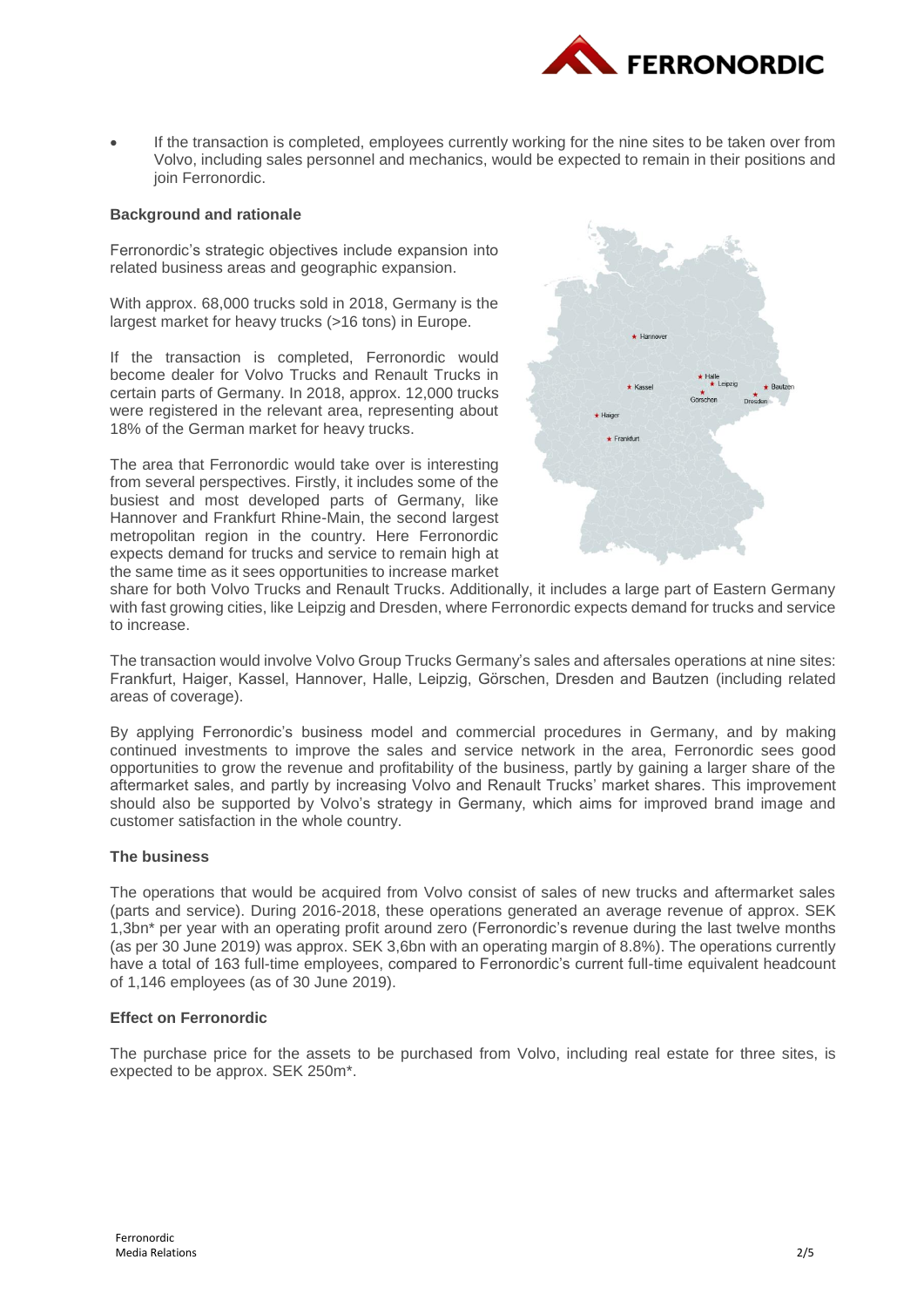

Ferronordic has obtained a commitment letter for a four year loan facility from Nordea Bank in an amount of up to EUR 30m (SEK 320m\*). The facility is expected to fund the purchase of assets from Volvo Group Trucks Germany and some of the initial investments related to the acquired business.

The transaction is expected to result in an increase of the Group's net debt of approx. SEK 300m\*, partly depending on the valuation of lease liabilities relating to leases in the new business according to IFRS 16.

To improve and increase the sales and service network in its area, Ferronordic plans to make investments into new and improved workshops. The scale and timing of the investments will depend on various factors, e.g. if new workshops will be leased or purchased, and to what extent existing facilities can be identified or whether new facilities need to be constructed.

Ferronordic sees opportunities to grow the market share of Volvo Trucks and Renault Trucks in the area and expects Ferronordic's share of the total aftermarket sales (parts and service) in the area to increase over time. As the aftermarket sales increases, the profitability of the new business is expected to improve.

In 2020, the revenue contribution from the new business is expected to be approx. SEK 1,3bn\*.

During the integration phase, the new business is expected to have negative impact on the Group's earnings and cash flows. Thus, in 2020, the new business is expected to have a negative impact on the Group's operating profit and net income of approx. SEK -40m\* and SEK -50m\*, respectively (including oneoff expenses). The negative impact on operating cash flows in 2020 is expected to be approx. SEK -40m\*. Earnings and operational cash flows of the new business are expected to turn positive towards the end of 2021.

The transaction is not expected to have significant impact on Ferronordic's existing business in Russia and Kazakhstan. Investments required to improve and increase Ferronordic's sales and service network in Germany would initially and partly be financed with cash flows generated by Ferronordic's current operations in Russia. Such cash flows are however not expected to affect Ferronordic's investment plans in Russia and Kazakhstan.

### **Revised financial targets**

If the transaction is completed, Ferronordic's financial objectives would be changed as follows:

- Tripling of revenue in Russia and CIS from 2016 to 2021 (unchanged for existing business)
- Operating margin of 6-8% (currently 7-9%)
- Net debt to EBITDA of 0-2 x (over a business cycle) (unchanged)

The revised operating margin objective reflects expected lower operating margin in the new business compared to the current business. The objective for financial leverage would remain unchanged despite the initial net debt increase expected from the transaction.

The dividend policy would remain unchanged, i.e. the ambition is that at least 25% of the result should be distributed to the shareholders. However, the Board will take several factors into consideration when proposing the level of dividend, including the Group's expansion opportunities, financial position and investment needs.

## **Timing**

The ambition is that the transaction would be completed by the end of 2019 and that Ferronordic would start operating the new business from January 2020.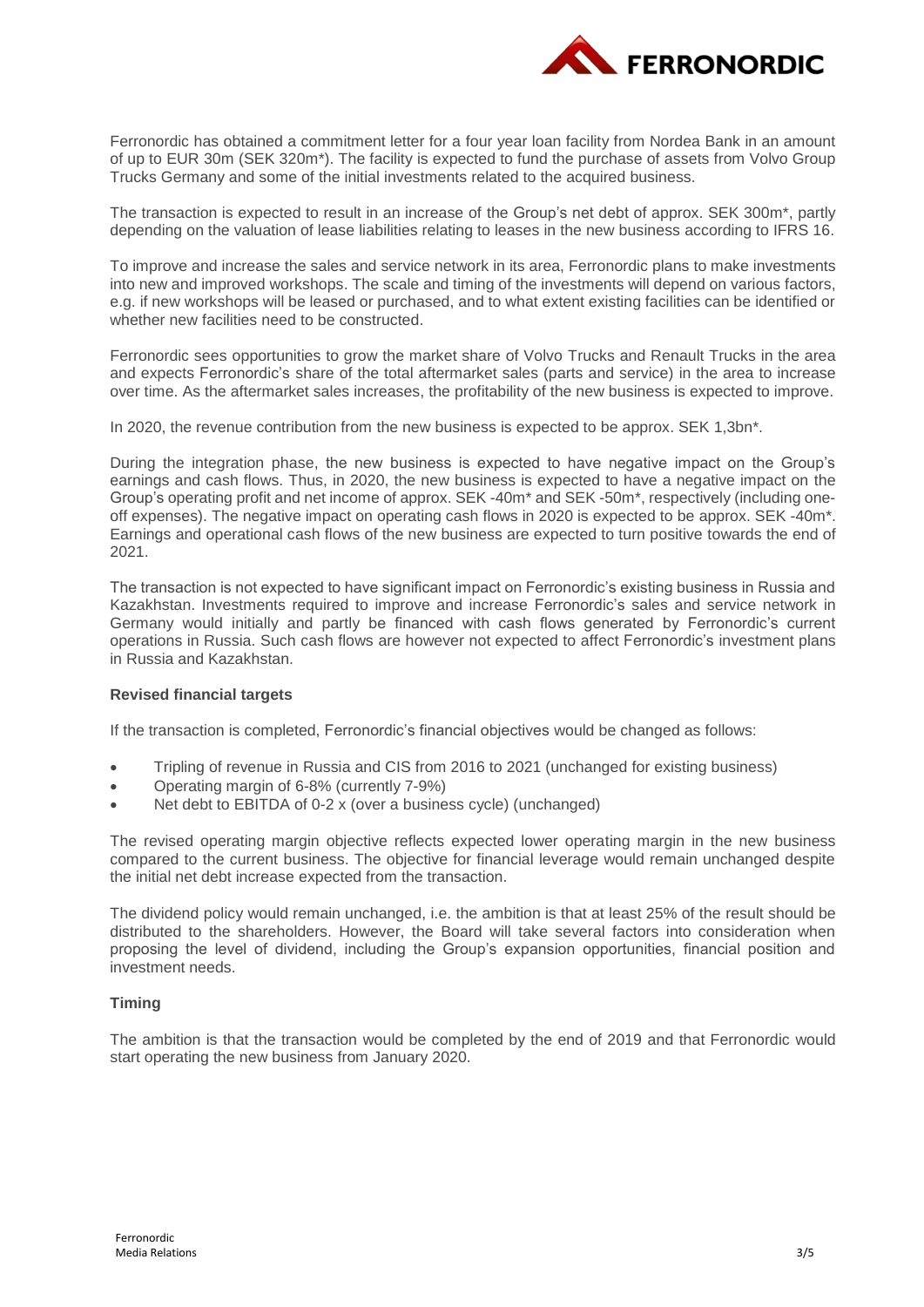

## **Term and conditions**

The transaction is subject to conditions, including final agreements and required approvals.

-------------------------------------------------------

*\*According to the EUR/SEK exchange rate per 11 September 2019.*

## **Invitation to telephone conference**

Ferronordic invites investors, analysts and the media to a presentation where Lars Corneliusson, CEO, and Erik Danemar, CFO, comment on today's announcement. The presentation will be held on 12 September 2019 at 16:00 CET and can be followed via telephone conference or audiocast.

The presentation will be held in English and will be followed by a questions and answers session. Questions can be asked via the telephone conference or in written form via the audiocast. No preregistration is needed.

To participate via phone, please dial-in no later than five minutes prior to the announced time.

Participant dial in number

| Sweden:      | +46 8 519 99 383   |
|--------------|--------------------|
| UK:          | +44 3333 009 262   |
| Russia:      | +7 8800 500 0133   |
| Switzerland: | +41 225 675 632    |
| US:          | +1 833 526 83 81   |
| Germany:     | +49 69 2222 20 380 |

The presentation can also be viewed live at <https://tv.streamfabriken.com/2019-09-12-ferronordic-press-conference>

Afterwards, a recording of the presentation will be available at the same page.

-------------------------------------------------------

### **About Ferronordic**

Ferronordic is the authorized dealer of Volvo Construction Equipment, Terex Trucks, Dressta, Mecalac and Rottne in Russia, and for Volvo Construction Equipment and Mecalac in Kazakhstan. In parts of Russia, Ferronordic has also been appointed aftermarket dealer for Volvo and Renault Trucks and dealer for Volvo Penta. The company began its operations in 2010. It is established in all federal districts of Russia with over 80 outlets and over 1,100 employees. Ferronordic's vision is to be regarded as the leading service and sales company in its markets. The shares in Ferronordic are listed on Nasdaq Stockholm. [www.ferronordic.com](http://www.ferronordic.com/)

## **For more information, please contact:**

Erik Danemar, CFO, telephone: +46 73 660 72 31, or email: [erik.danemar@ferronordic.com](mailto:erik.danemar@ferronordic.com)

This information is information that Ferronordic AB (publ) is obliged to disclose pursuant to the EU Market Abuse Regulation. The information was submitted for publication on 12 September 2019, 13:05 CET.